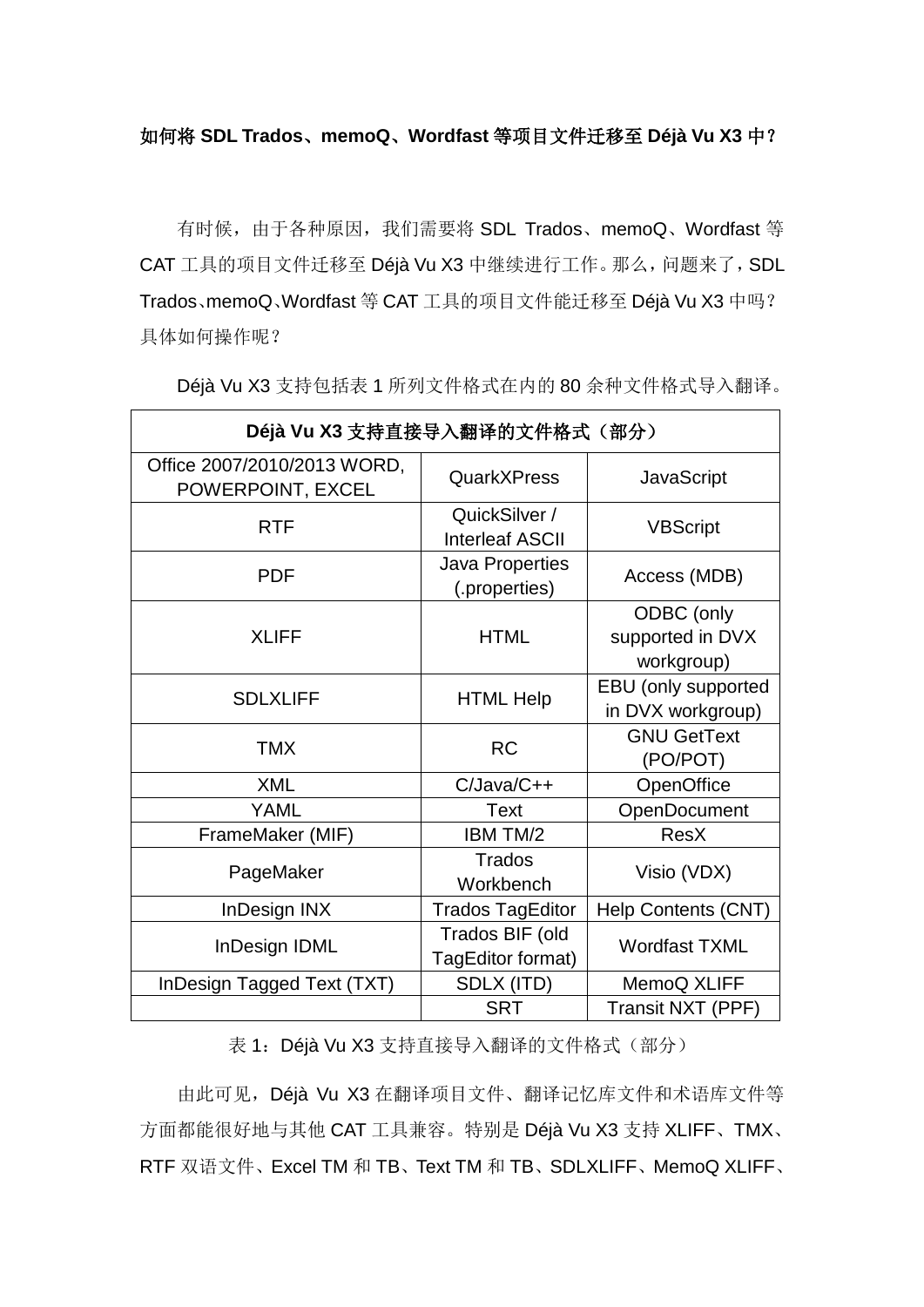Wordfast TXML、Trados Workbench、TTX 和 ITD 等文件格式(翻译项目文件、 翻译记忆库文件和术语库文件),这极其方便使用多种 CAT 工具的用户进行协作 翻译。

综上, SDL Trados、memoQ、Wordfast 等 CAT 工具的项目文件能迁移至 Déjà Vu X3 中继续进行翻译工作。

## 具体如何操作呢?

1. 在 SDL Trados、memoQ、Wordfast 等 CAT 工具, 将项目文件导出或转换 为 Déjà Vu X3 支持直接导入翻译的 SDLXLIFF、MemoQ XLIFF、Wordfast TXML 格式。

## 注意:

Trados Studio 在创建完项目后,会随同项目文件一同生成 SDLXLIFF 双语 文件 (.sdlxliff); 在 memoQ 中, 需要将项目文件导出为 MemoQ XLIFF 双语 文件 (.mqxlz); 在 Wordfast 中, 其项目文件即为 Wordfast TXML 格式 (.txml)。

2. 将 SDLXLIFF (.sdlxliff)、MemoQ XLIFF (.mqxlz)、Wordfast TXML (.txml) 等文件添加到 Déjà Vu X3 项目中。实操请参见:CAT 实操 | 如何往 [Déjà Vu](https://mp.weixin.qq.com/s/r4pAiFPelpCzov48Lvs2Og) [项目中添加文件?](https://mp.weixin.qq.com/s/r4pAiFPelpCzov48Lvs2Og)

待导入完成,即可继续进行后续翻译、审校等工作。